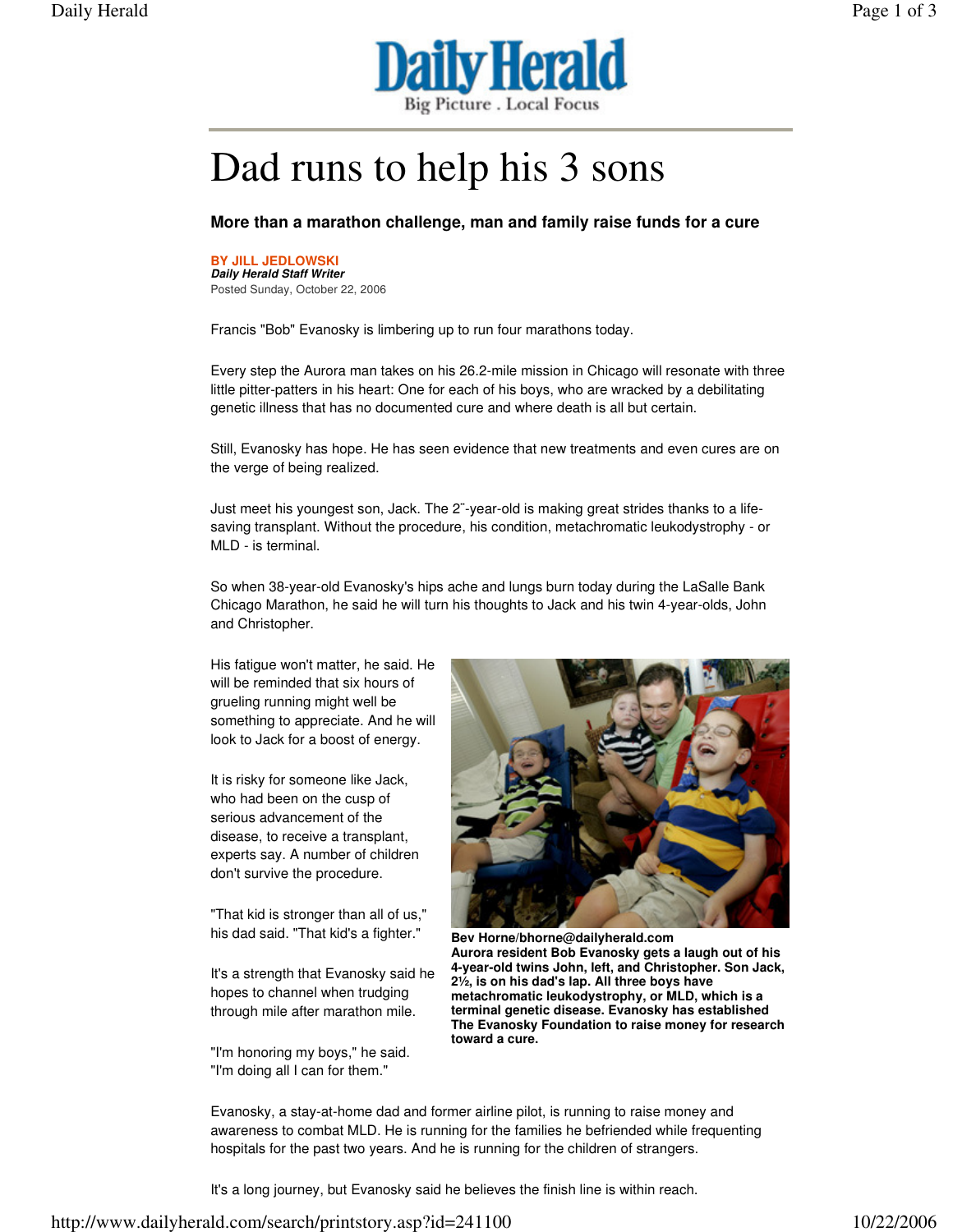Roughly one in 40,000 people has MLD. Those affected are missing the enzyme in the blood needed to break down sulfatides, according to The MLD Foundation. Instead, the sulfatides build up on the white matter of the brain and on the central nervous system, destroying the protective myelin coating on nerves.

"It's like battery acid," Evanosky said.

The result is a breakdown in communication between nerve and brain, which leads to loss of physical abilities, paralysis, blindness, seizures and eventual death.

"They are cognitively active in a broken body" is how the Aurora father describes the boys' conditions.

The Evanosky Foundation and other groups seek to learn more about the disease so they can not only slow it, but stop it in its tracks.

Evanosky will run with 15 family members and friends today in hopes of collecting more money for the cause.

Charity's role in the marathon is significant, and growing, event spokesman Shawn Platt said.

Today, more than 5,000 participants from 60 nonprofit organizations will take to the streets. The roughly \$7.5æmillion that has been pledged is the highest amount in the run's 29-year history.

Kim Vice, Evanosky's sister, made the trip from California to run. It's a sign of solidarity and support, she said.

"This isn't supposed to happen to kids," she said. "This has made me more aware of what families go through. I just want to help raise money."

Vice and her brother plan to run the distance together.

"He's younger than me. If he can do it, I can do it," she said.

Evanosky and his wife, Sonya, first suspected something might be wrong with the twins, who were born prematurely, when they turned 15 months old and still struggled to walk.

A battery of tests led to an initial misdiagnosis of cerebral palsy. So the Evanoskys took the prognosis and enrolled the boys in therapy for cerebral palsy.

The couple decided to expand their family and in January of 2004 Jack was born. That fall, the twins took a turn for the worse. Physically, they were not improving and they had problems eating.

That's when a different doctor discovered the pair had MLD.

"It's a sneaky little disease," Evanosky said. "It masks itself."

As soon as they realized the disease was genetic, Bob and Sonya had Jack tested for it. And he tested positive.

There is no documented cure for MLD, which is considered a terminal illness. The only treatments are bone marrow transplants or stem cell transplants that can delay the progression of the disease in candidates who do not show significant symptoms.

For Jack's brothers, their cases were too advanced. But Jack was on the cusp and, therefore, qualified for a stem cell transplant from a donated umbilical cord of a healthy baby girl.